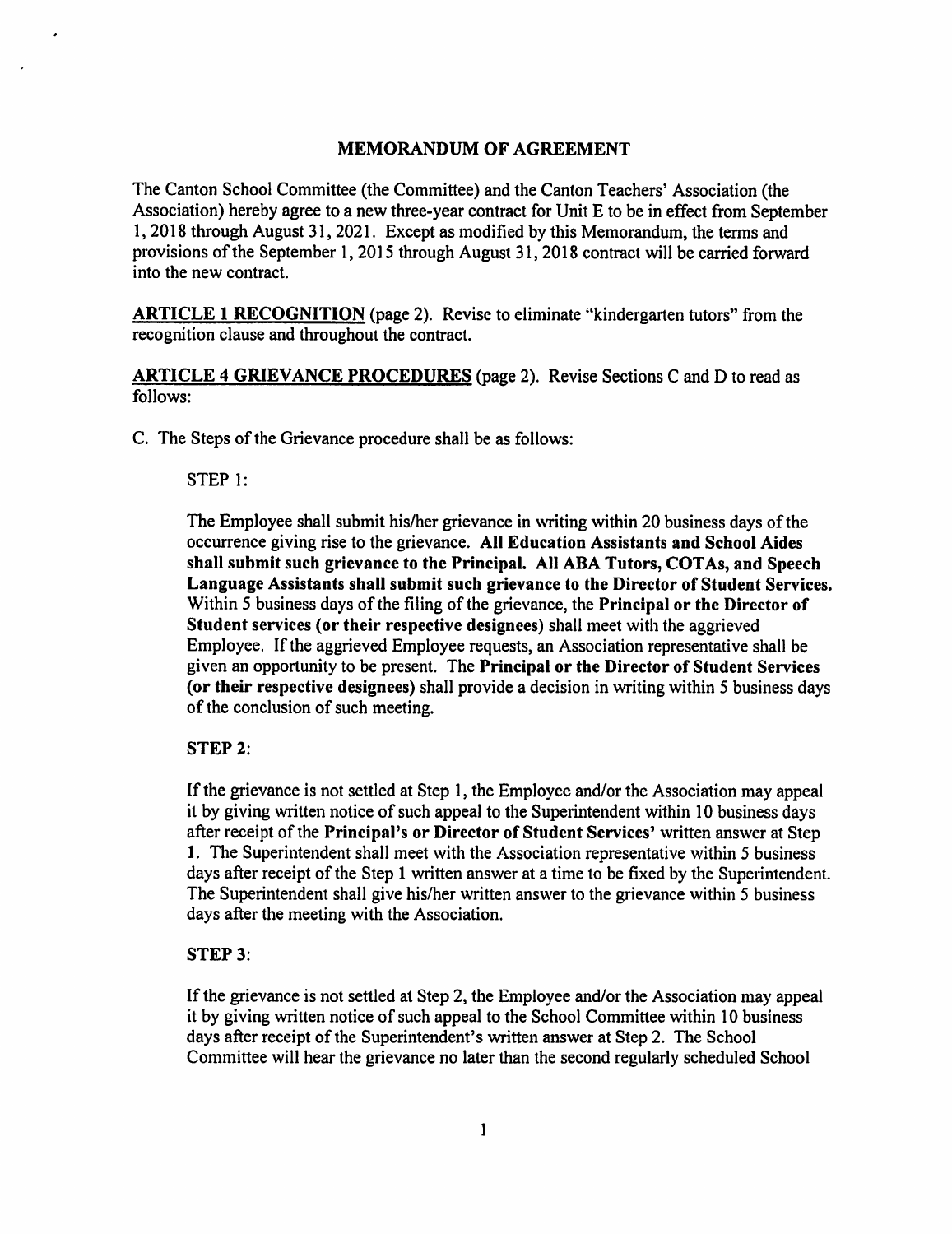Committee meeting after receiving the grievance and shall respond to the grievance within five (5) business days after the Step 3 hearing.

÷

D. If, in the judgment of the Association, a grievance affects a group or class of Employees, the Association may submit such grievance in writing to the Superintendent and the processing of the grievance will commence at Step 2.

ARTICLE 5 GROUP INSURANCE (page 4). Update based upon the current PEC agreement.

ARTICLE 6 REGULAR WORK YEAR/PAYMENT METHOD (page 5). Revise Section D to read as follows;

d. ABA Tutors will be paid for 184 days as follows: 180 School Days + 3 Holidays + 1 Orientation Day = 184 Days

# ARTICLE 7 REGULAR WORK YEAR/PAYMENT METHOD (page 5-6). Revise last paragraph to read as follows:

ABA Tutors assigned to work on a 1:1 basis with a particular student during the regular school day are expected to report for work even when the student is absent. In doing so, the ABA Tutor will report to the Board Certified Behavior Analyst (BCBA) or the Team Chair, who will consult with the Building Principal if deemed appropriate, to determine the Tutor's alternative assignment. Such assignment may include serving as an ABA tutor, educational assistant or school aide, or substituting for a teacher. If the ABA Tutor is assigned to substitute for a teacher, the provisions of Article 23 (Substitute Pay) of this Agreement will apply.

## ARTICLE 8 SALARY (page 6).

For all unit members other than Educational Assistants, increase rates as follows

2% effective September 1,2018 2% effective September 1,2019 2% effective September 1, 2020

For all Educational Assistants, implement Steps in accordance with attached chart.

ARTICLE 10 LONGEVITY (page 8). Increase all rates by the following amounts:

\$100 effective September 1,2018 \$100 effective September 1,2019 \$100 effective September 1,2020

Add sentence: Longevity payments will be made in a lump sum no later than December 15.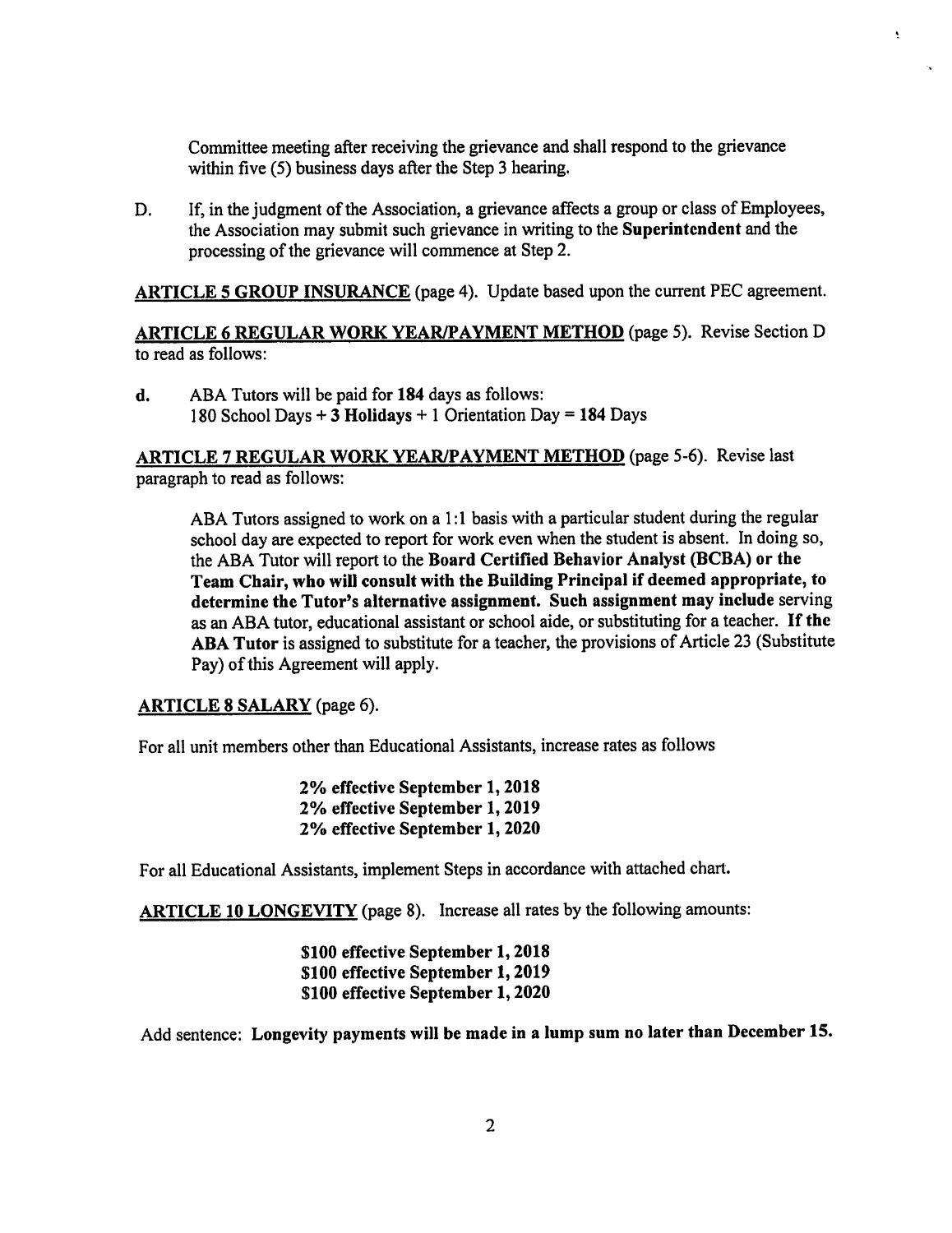ARTICLE 11 PAID HOLIDAYS (page 8). Revise last sentence to state as follows:

ABA Tutors shall receive three paid holidays, to include Thanksgiving, Christmas and Memorial Day.

# ARTICLE 12 REDUCTION IN FORCE (page 8).

Section a (Layoff) - Add "or designee" following the word "Superintendent."

Section b (Recall) – Revise to read as follows: Employees who have attained the status of completing three (3) consecutive years of employment as set forth in Article 13 and who are on layoff because of Reduction in Force shall be on a recall list for the first sixteen (16) months of layoff and shall, if qualified, have preference over new applicants for any new position or vacancy in the bargaining unit that the Committee is going to fill and for which they are qualified.

### ARTICLE 13 YEARLY NOTIFICATION (page 9). Revise to read as follows:

a. All Employees will serve an initial 90 day probationary period during which they may be dismissed with or without good cause. Subsequently, during periods of any annual appointment, the Employee may be dismissed only for good cause or layoff. Employees are subject to annual appointment for the first three years of their employment, with notice to be provided in writing by July 1 whenever the Employee is not to be employed for the next school year. After completing three consecutive years of employment, the Employee's appointment will continue, subject only to dismissal for good cause or layoff pursuant to Article 12. Notwithstanding the above, it is understood that Employees who had already been employed for three consecutive years effective with the date of this contract but had not yet reached the five year threshold applicable under the prior contract shall be subject to annual renewal for one additional school year (i.e., the Employee remains subject to annual reappointment through July 1,2019.) Absent notice of nonrenewal by July 1,2019, such Employee may be dismissed only for good cause or layoff pursuant to Article 12.

### ARTICLE 14 PROFESSIONAL DEVELOPMENT (page 9-10). Revise to read as follows:

The opportunity to attend applicable Professional Development programs shall be determined by the respective Building Principal. Employees with at least three years of service in the Canton Public Schools shall be furnished with one (1) full day's professional development, which shall be provided at the Committee's expense. Employees shall receive their regular hourly pay while attending the professional development. It shall be relevant to the Employee's position. Nothing in this paragraph shall prohibit the Superintendent from providing an Employee with fewer than three years of experience a day of professional development at the Committee's expense. Any decision to provide for such participation shall be at the sole discretion of the Superintendent.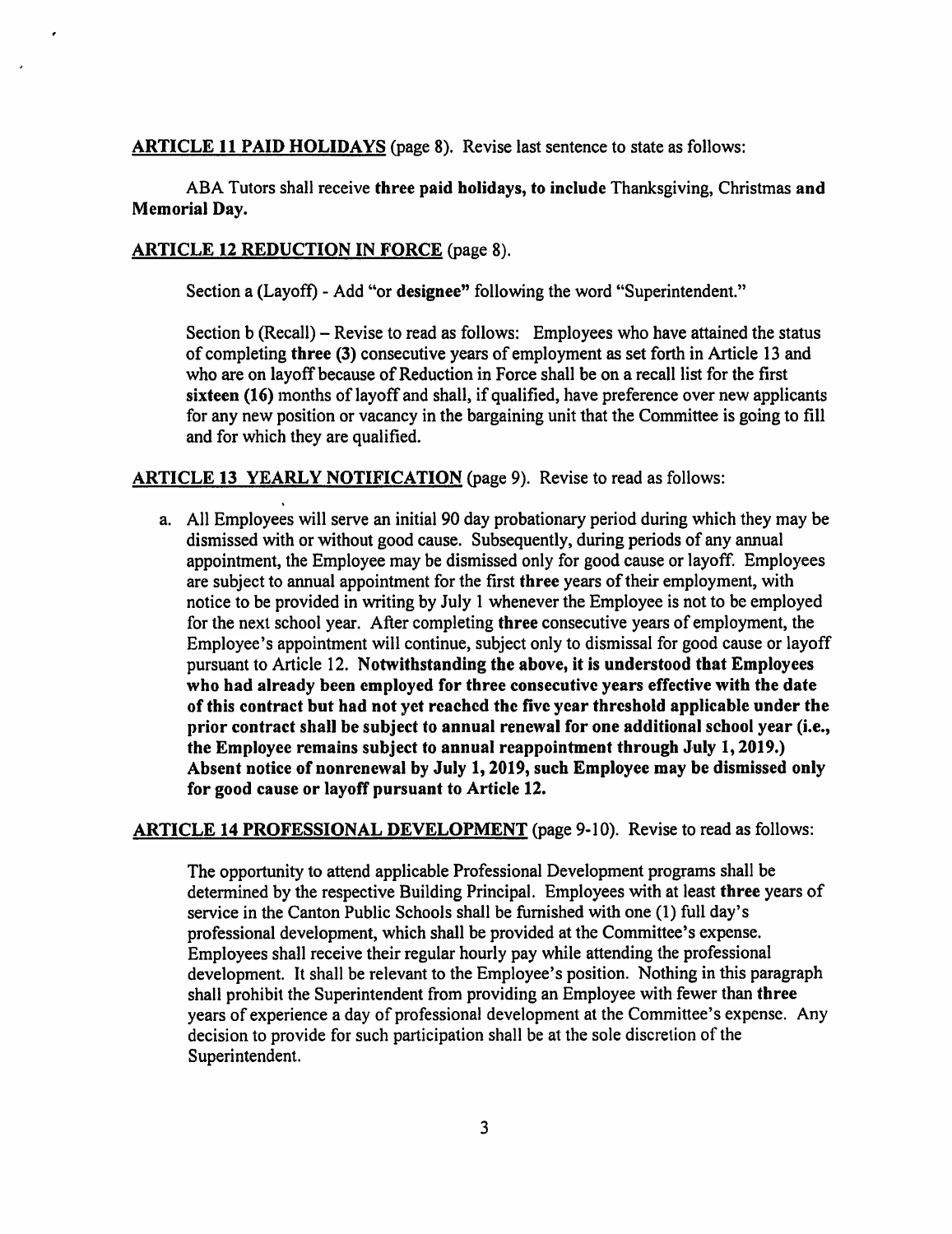The Committee will provide up to \$350 per year for each Employee to an aggregate cap for the entire bargaining unit of \$5,000 to be used for courses, conferences, workshops, or seminars that have been preapproved by the Assistant Superintendent for Student Services.

### ARTICLE 15 SICK LEAVE POLICY (page 10).

Increase days allowed for family sick leave to seven (7).

#### ARTICLE 16 BEREAVEMENT LEAVE (page 10).

Add "aunt and uncle'' to those relative for whom one day of bereavement applies.

ARTICLE 17 SICK LEAVE BUYBACK. Lower threshold for buyback from 100 days to 80 days.

ARTICLE 19 EVALUATION INSTRUMENT AND PROCEDURES (page 11). Change Section c from "satisfactory" to reflect ratings in new evaluation instrument, as follows.

c. Salary increases will be based upon an annual evaluation rating of "Exemplary," "Proficient," or "Developing."

Eliminate Section (d) (joint committee on evaluation).

ARTICLE 20 VACANCIES (page 20). Revise to read as follows:

All bargaining unit vacancies shall be posted on the district's conference and emailed to all unit employees (on email which may include other district employees) no less than five (5) business days prior to any appointment.

#### **NEW ARTICLE 28 (SENIORITY LIST)**

Not later than the last business day of September of each school year, the employer shall electronically send an updated copy of the seniority list to the President of the Canton Teachers Association for distribution to unit members. The seniority list shall include the name, job title, assigned building, and date of hire for each employee.

If an employee thinks there is an error in the list, the employee shall have until the last business day of October to report the error in writing the School Business Administrator. If the employer makes changes to the list following consideration of such input, it shall be resend it to the CTA President not later that then last business day of November.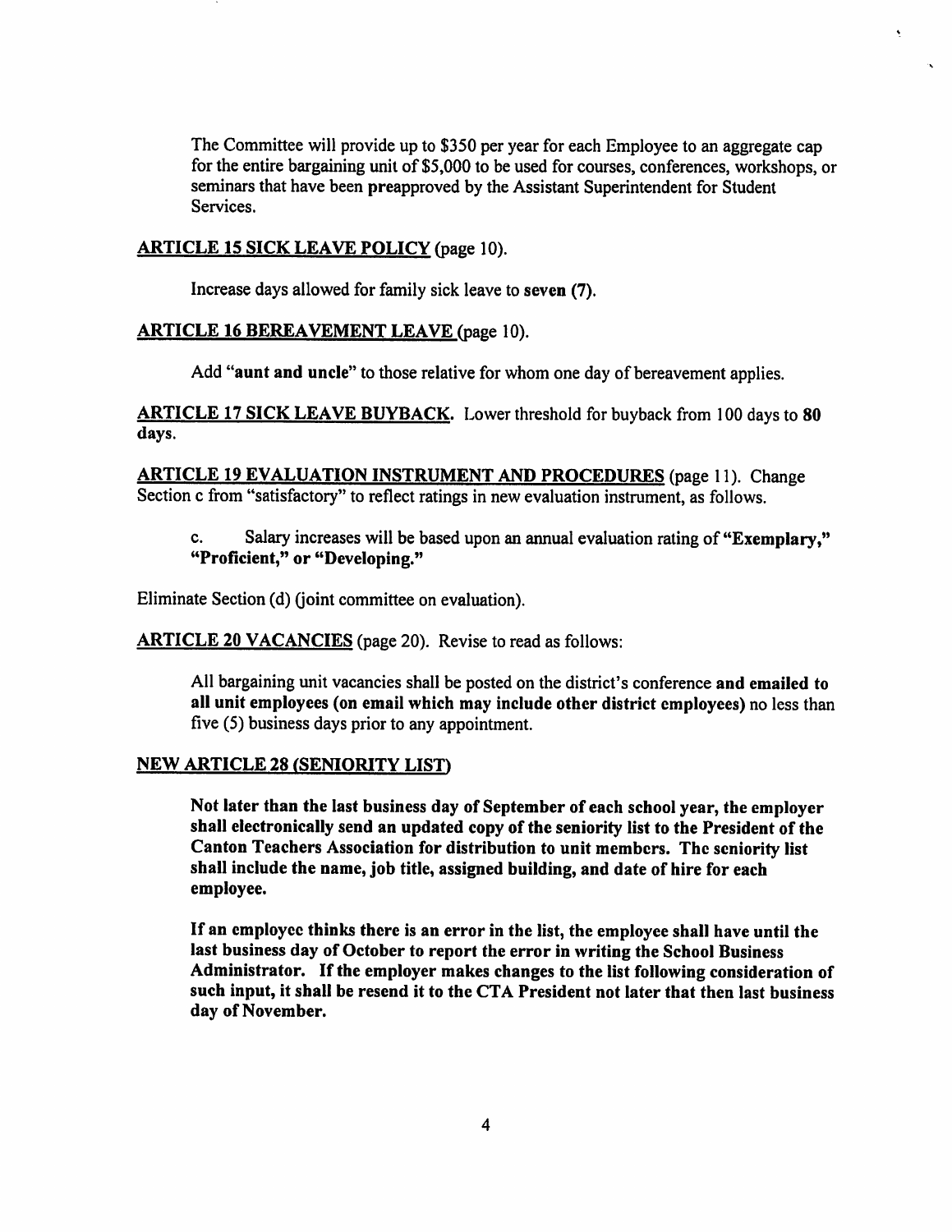# HOUSEKEEPING/MINISTERIAL

/

Remove mandatory agency service fee (Article 21).

Incorporate August 2016 MOA on Athletic Trainer.

This Memorandum of Agreement, having been ratified by the parties, is hereby signed and sealed by their duly authorized representatives. The parties recognize and agree that all proposals/counterproposals regarding changes to the Collective Bargaining Agreement not embodied in this Memorandum have been withdrawn.

| <b>FOR THE COMMITTEE</b>                                                                                       | FOR THE ASSOCIATION |
|----------------------------------------------------------------------------------------------------------------|---------------------|
|                                                                                                                |                     |
|                                                                                                                |                     |
|                                                                                                                |                     |
| Date: 2008. 2010. 2010. 2012. 2012. 2013. 2014. 2015. 2016. 2017. 2018. 2019. 2016. 2017. 2018. 2019. 2017. 20 | Date:               |
|                                                                                                                |                     |

Canlon/Ed-Assl-18-03-neg/18-l0-03-Unit E MOA-fin